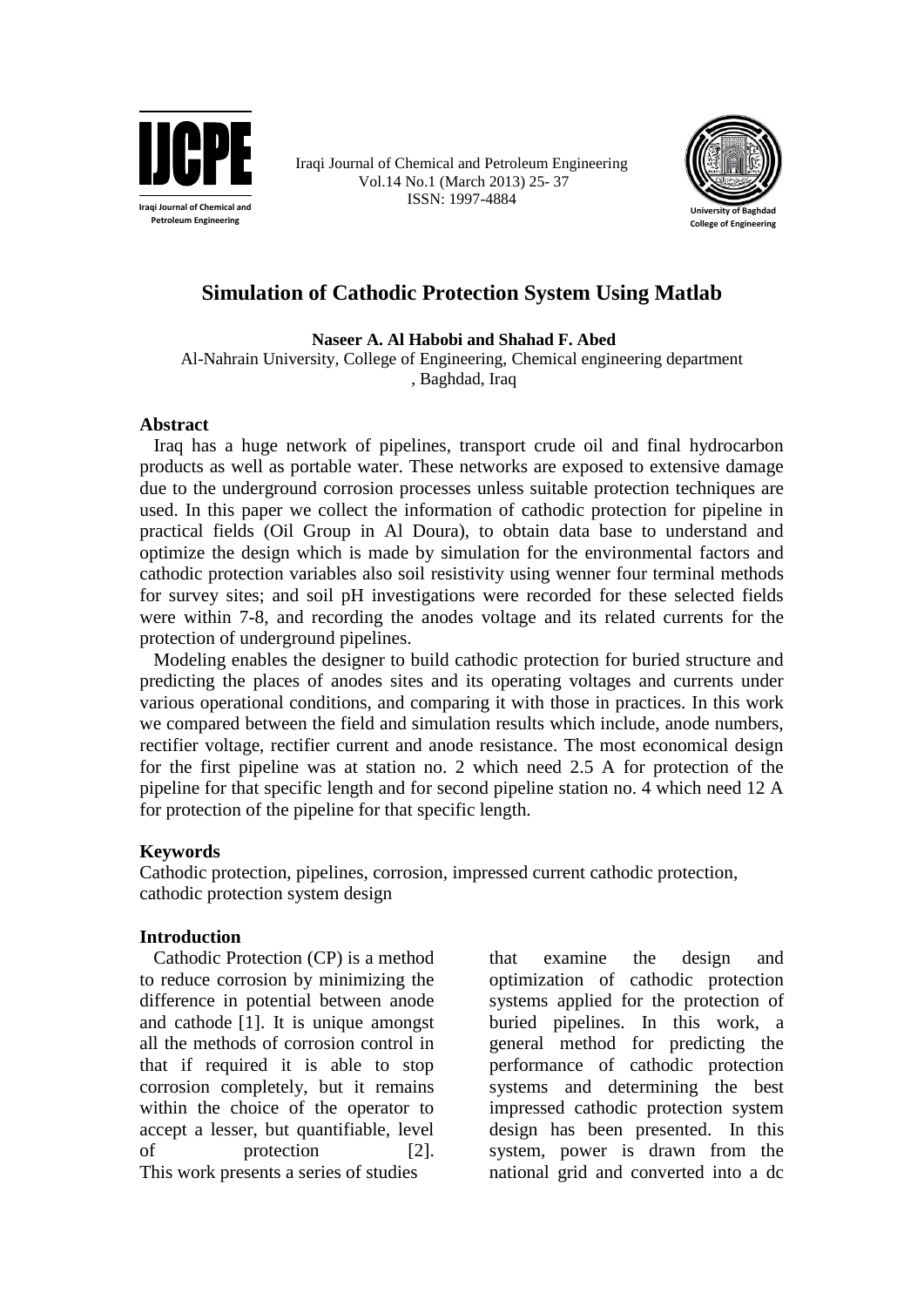current by means of a transformerrectifier.

From the basic electrochemical theory for absolute protection (zero corrosion rates) is achieved if the structure is polarized to the reversible electrode potential of the anodic reaction. Field experience has shown that in aerated soils mild steel was fully protected at a potential of -850 mV vs. Cu/CuSO4 (- 800 mV vs. Ag/AgCl/seawater, +250 mV vs. Zn/seawater and -780 mV vs. SCE). It is important to note that the values quoted for the protection potential refer to the potential difference between the structure and the reference electrode without extraneous effects such as IR drop or field interference. Potentials can vary seasonally as a result of variation in the soil moisture content. Some pipeline companies perform annual surveys at the same time each year, so that trends in the behavior of a pipeline can be properly interpreted [3].

# **System Description**

## **1. Pipelines**

 The study of two pipelines made of carbon steel (carbon 0.1649 wt%, manganese 0.5027 wt% , phosphor 0.002 wt%, sulfur 0.0068 wt%, Fe rest)and covered with coal tar coating; the first pipe 52km 0.254in diameter while the second 28km 0.406in diameter. The depth of each pipe is 1.20m.

## **2. Ground Bed**

 Ground beds are shallow type installed approximately from (100 - 150) m away from and horizontal to the pipe line in order to obtain suitable spread of current to the line according to the environment conditions. Anode type were used are high silicon cast iron. Ground beds were designed for locations remote from the cathode, allowing low current density transmission across long distances with

moderate soil to pipe voltage at the line .In the data based from practices found that the optimum distance of the anode from the pipe is between 100 to 250 m. The depth of ground bed was between (2.5-3) m, their resistance varying from (1.6-0.464) ohm for the first pipe, while the second pipe from (0.929- 0.48) ohm. Fifty anodes were used for the 52 km pipeline and twenty five anodes for the 28 km pipeline. In some installations where interference problems are severed, anode beds are sometimes installed deep below the surface. This Causes the current flow to become more vertical and reduces interference between horizontally displaced structures. Deep anodes are also used where the resistivity of the soil near the surface is high. Identified the following desirable properties of an "ideal" impressed current anode material are [4]:

- Low consumption rate, irrespective of environment and reaction products
- Low polarization levels. irrespective of the different anode reactions high electrical conductivity and low resistance at the anodeelectrolyte interface. The lowest grounding resistance practically possible should be designed for in order to keep down the electric power and therefore the operating costs [5].
- High reliability
- High mechanical integrity to minimize mechanical damage during installation, maintenance, and service use
- High resistance to abrasion and erosion
- Ease of fabrication into different forms
- Low cost, relative to the overall corrosion protection scheme

## **3. Soil**

 A characteristic feature of these desert soils is their lack of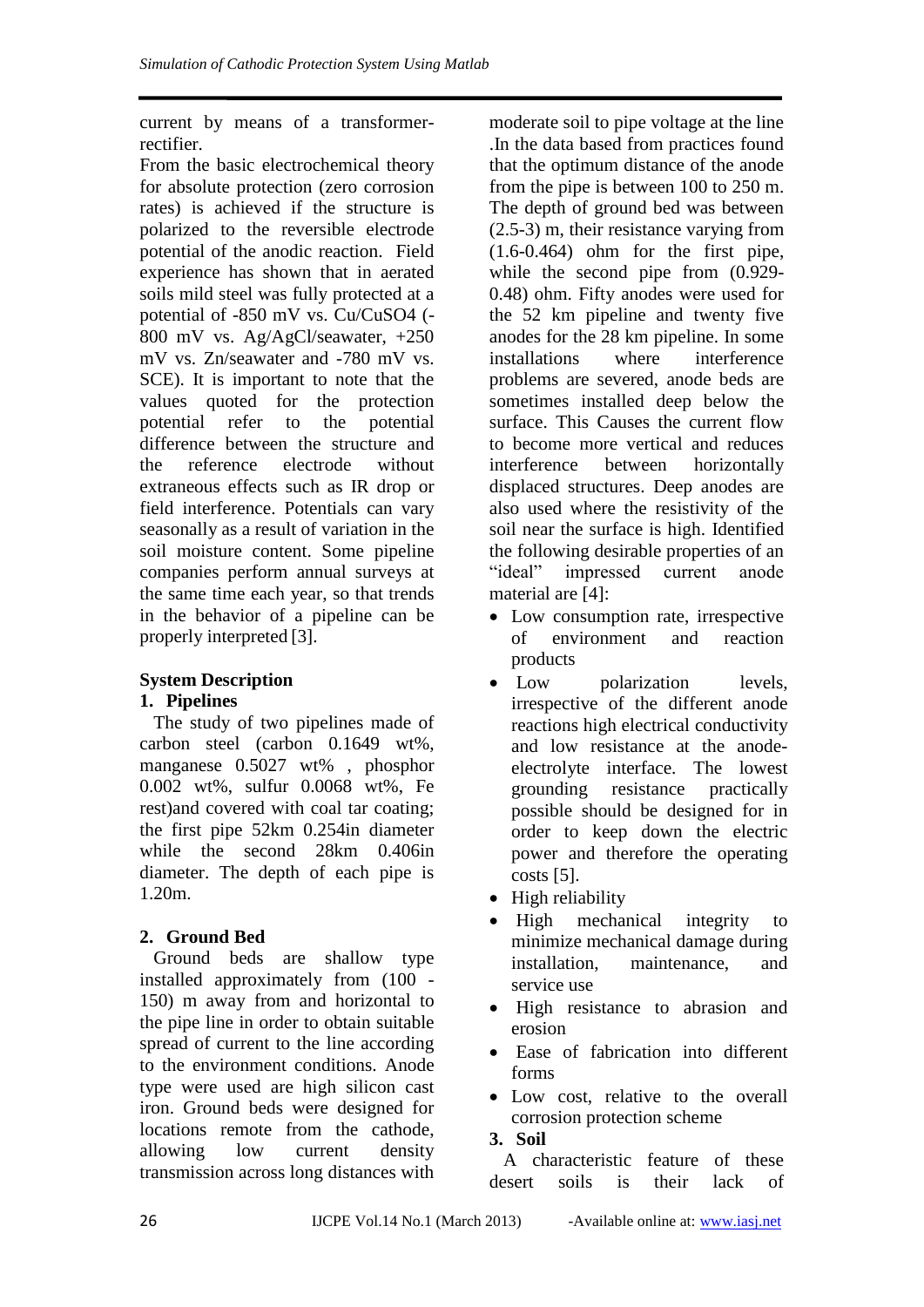homogeneity. A multiplicity of low resistivity salty patches lie scattered throughout a matrix of high resistivity ground. The typical desert soil receives insufficient annual rainfall to carry soluble salts deep into the earth. A great number of salty patches are typical features of desert country, wherever the soil is of clayey nature with some powers of water retention; where the surface consists, however, of loose sandy particles with small waterholding power. The winter rainfalls do not penetrate deeply into the ground in these desert soils afforded by search for water-bearing formations [6]. The major soil or environmental factors that shall be considered for cathodic protection design are:

- Soil resistivity, Soil Resistivity, The resistivity essentially represents the electrical resistance of a standardized cube of material [4].

- PH of soil

### **Simulation**

 To design an effective cathodic protection system we should be able to set up test programs, analyzes information acquired from different sources, construct profiles of corrosion problems, suggest operating or maintenance schemes, create test programs for selecting new materials or altering operating conditions, and devise remedial action plans for corrosion problems. For the cathodic protection of the pipeline, the number of the anodes is a very important design factor and playing a very important role, so this factor was optimized to observe the effect on the electric power necessary to keep the metal surface protected. Designing and optimization by utilizing computer programs have been applied primarily to cathodic protection systems in soil. Fig. (1) Shows the simulation using MATLAB software version 7, 2010.

## **1. Variables Used for the Simulation**

 Physical properties of the structure to be protected, anode used, soil resistivity, coating type, etc. where used in simulation. Specification used in simulation: [7]

- 1. Average soil resistivity in ohm.cm.
- 2. Effective coating resistance at 15 years is estimated at 2500 ohms per square foot.
- 3. Pipe outside diameter.
- 4. Pipe length for the specified station.
- 5. Design life.
- 6. Design for 2 milliamperes per square foot of bare pipe.
- 7. Design for 80 to 90 percent coating efficiency based on experience.
- 8. The pipeline must be isolated from the pump house with an insulating joint on the main line inside the pump house.
- 9. High silicon cast iron anodes must be used with carbonaceous backfill. Specification about these anodes tabulated in tables 1 through 3.
- 10. Anode bed must not exceed 2 ohms.
- 11. Electric power is available at 240 volts AC single phase 50 HZ or three phases from a nearby overhead distribution System.
- 12. Current requirement test indicates that 2.36 amperes are needed for adequate cathodic protection.

Table 1, Shape functions (K) for impressed current cathodic protection anodes where L is the effective anode length, d is anode/backfill diameter. [1]

| L/d | K      | L/d | K      |
|-----|--------|-----|--------|
| 5   | 0.014  | 28  | 0.0207 |
| 6   | 0.015  | 20  | 0.0213 |
| 7   | 0.0158 | 25  | 0.0224 |
| 8   | 0.0165 | 30  | 0.0234 |
| 9   | 0.0171 | 35  | 0.0242 |
| 10  | 0.0177 | 40  | 0.0249 |
| 12  | 0.0186 | 45  | 0.0255 |
| 14  | 0.0194 | 50  | 0.0261 |
| 16  | 0.0201 | 55  | 0.0266 |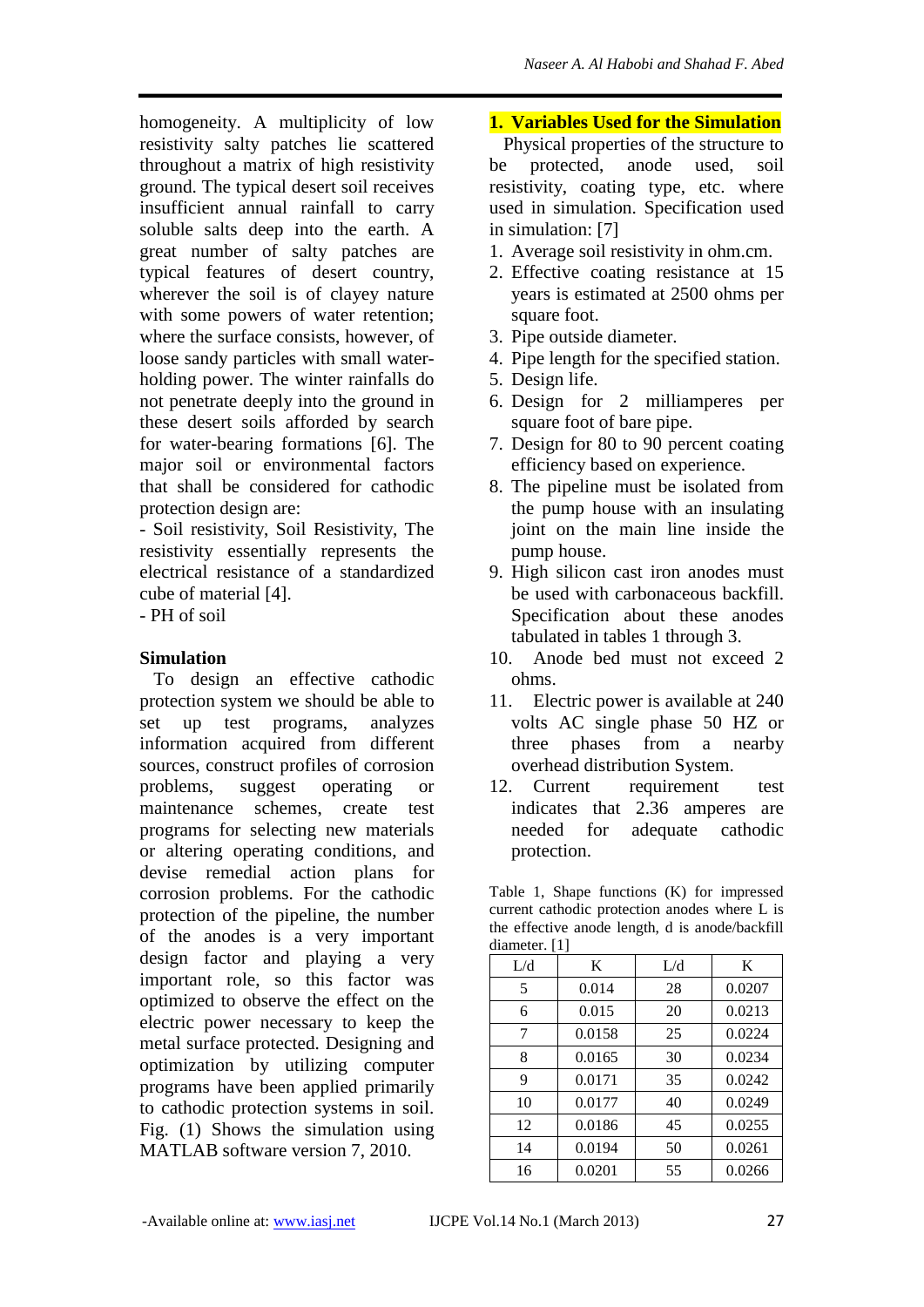| silicon chromium-bearing cast iron anodes [1] |            |             |           |  |  |
|-----------------------------------------------|------------|-------------|-----------|--|--|
| Anode                                         | Anode      | Anode       | Package   |  |  |
| weight                                        | dimensions | surface     | area      |  |  |
| (lb.)                                         | (in)       | size $(in)$ | (sq. ft.) |  |  |
| 12                                            | $1*60$     | 1.4         | 10*84     |  |  |
| 44                                            | $2*60$     | 2.6         | 10*84     |  |  |
| 60                                            | $2*60$     | 2.8         | 10*84     |  |  |
| 110                                           | $3*60$     | 4.0         | 10*84     |  |  |

Table 2, Weights and dimensions of high

Table 3, Anode paralleling factors (P) for various numbers of anodes (N) installed in parallel. [1]

|                | -       |    |         |
|----------------|---------|----|---------|
| N              | P       | N  | P       |
| $\overline{2}$ | 0.00261 | 14 | 0.00168 |
| 3              | 0.00289 | 16 | 0.00155 |
| 4              | 0.00283 | 18 | 0.00145 |
| 5              | 0.00268 | 20 | 0.00135 |
| 6              | 0.00252 | 22 | 0.00128 |
| 7              | 0.00237 | 24 | 0.00121 |
| 8              | 0.0024  | 26 | 0.00114 |
| 9              | 0.00212 | 28 | 0.00109 |
| 10             | 0.00201 | 30 | 0.00104 |
| 12             | 0.00182 |    |         |

Simulation inputs and outputs tabulated in Tables 4 through 13

#### **Results**

A Comparison between simulation results and the field (data based) tabulated below.

For the first pipeline 4 stations (rectifiers) are used while the second pipeline 3 stations (rectifiers) are used. Comparison between the simulation and data based (field) has been achieved, tables and figures below shows these results for these stations.

Pipe area=*Pi*×*D*×*L*

Current requirement*= A*×*I*× *(1-CE)*

n

$$
current density = \frac{I}{A1 \times I1}
$$

no. of anodes to meet the design life r L  $\mathbf{1}$ 

Total resistance (Rt) =Rc+Rw+Ra

Rectifier voltage=  $(I) \times (Rt) \times (150\%)$ 

Maximam no. of anodes required to meet the groundbed requirements

$$
= \frac{\rho \times K}{L \times (Ra - \frac{\rho \times P}{S})}
$$

Deep anode grounded  
= 
$$
\frac{0.00521 \times \rho}{L} (ln \frac{8L}{d})
$$

Rc (structure to Electrolyte resistance)= $\frac{R}{N}$ 

Rw(the groundbed header cable)= *(ohms/ft)(L)*

Ra(anode ground bed resistance)= $\frac{\rho \times K}{L \times N} + \frac{\rho}{L}$ S

Where

| L              | Length<br>of                                   | protected |
|----------------|------------------------------------------------|-----------|
|                | structure                                      | at        |
|                | specified zone in m                            |           |
| D              | Pipe diameter in m                             |           |
| <b>CE</b>      | Coating efficiency                             |           |
| I              | Required current density                       |           |
|                | mA/m <sup>2</sup>                              |           |
| A              | Total structure surface area<br>m <sup>2</sup> |           |
| A <sub>1</sub> | Corrosion current                              |           |
|                | $densitym^2/anode$                             |           |
| I <sub>1</sub> | Recommended maximum                            |           |
|                | current density output in                      |           |
|                | mA                                             |           |
| N              | Number of anodes                               |           |
| $l_{\rm}$      | Life in year                                   |           |
| W              | Weight of anode in kg                          |           |
| La             | Length of anode backfill                       |           |
|                | column in m                                    |           |
| K              | Anode shape factor                             |           |
| S              | Center to center spacing                       |           |
|                | between anode                                  | backfill  |
|                | column in m                                    |           |
| Ra             | Anode resistance in ohm                        |           |
| Rw             | The ground bed header                          |           |
|                | cable resistance in ohm                        |           |
| d              | Anode /backfill diameter in                    |           |
|                | m                                              |           |
| $L_{\rm eff}$  | Effective anode length in                      |           |
|                | m                                              |           |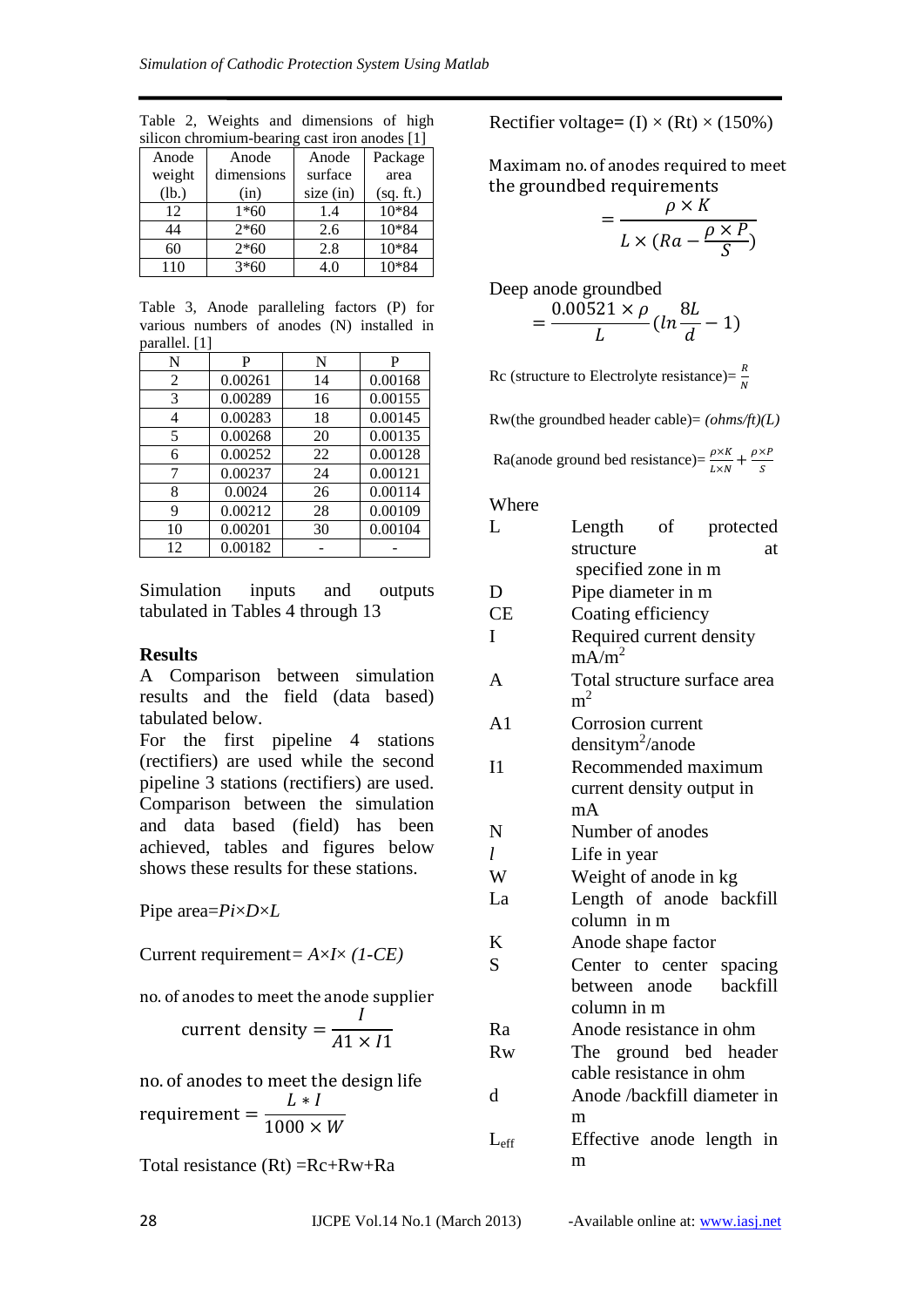



Fig. 1, Simulation using mat lab software

Fig.s (2) and (3) show the pipelines description. Simulation inputs and outputs tabulated in Tables 8 through 15.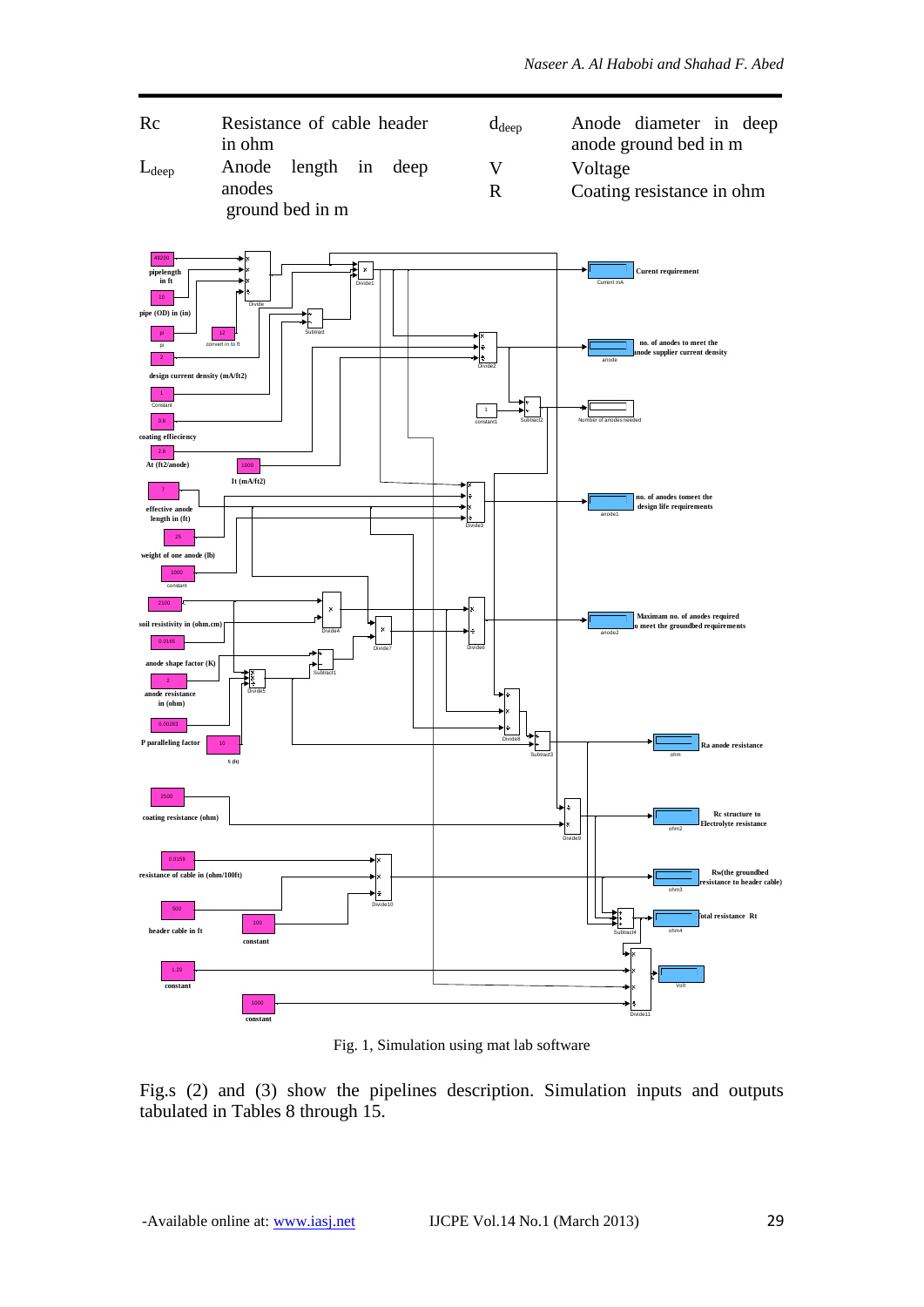

10 anodes were used

Fig. 2, First pipeline description



150 m from pipeline

Fig. 3, Second pipeline description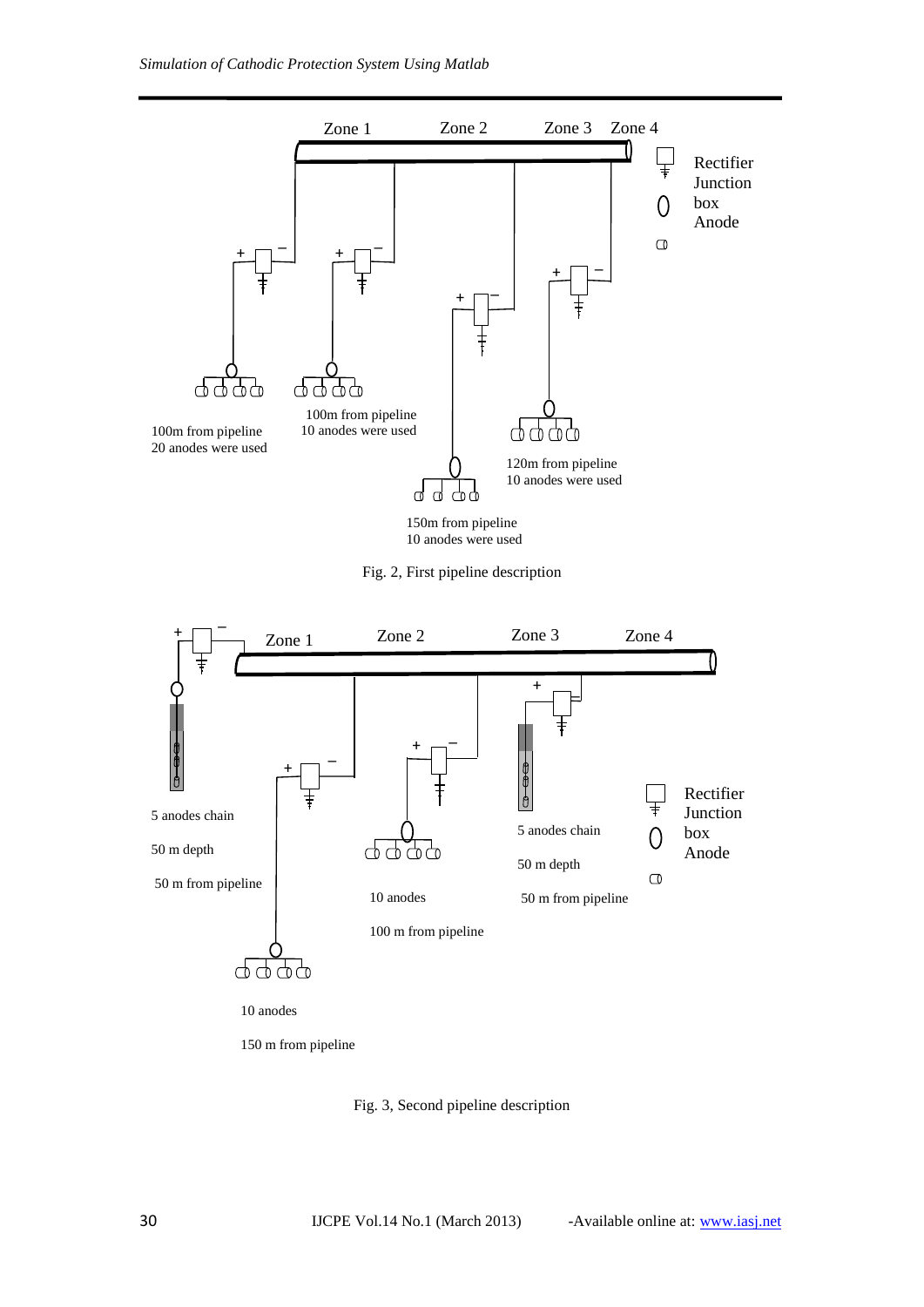|  |  | Table 4, the first pipe stations current |  |
|--|--|------------------------------------------|--|
|  |  | requirement, voltage; number of anodes   |  |

|                      |                                 | $\sim$ $\sim$   |                       |             |  |
|----------------------|---------------------------------|-----------------|-----------------------|-------------|--|
| Station<br>no.       | Soil<br>resistivity<br>(ohm.cm) | Real<br>(field) | Simulation<br>results | Ra<br>(ohm) |  |
|                      |                                 | 12.5A           | 1.59A                 |             |  |
| Station 4            | 1500                            | 7.5V            | 4.3V                  | 1.6         |  |
|                      |                                 | 10anodes        | 3anodes               |             |  |
|                      |                                 | 4V              | 12.9V                 |             |  |
| Station3             | 1200                            | 5A              | 11.9A                 | 0.622       |  |
|                      |                                 | 10anodes        | 10anodes              |             |  |
|                      |                                 | 2.5A            | 15.9A                 |             |  |
| Station <sub>2</sub> | 1000                            | 7V              | 10.6V                 | 0.464       |  |
|                      |                                 | 10anodes        | 13anodes              |             |  |
|                      |                                 | 59A             | 11.9A                 |             |  |
| Station 1            | 1500                            | 48V             | 17.6V                 | 1.13        |  |
|                      |                                 | 10anodes        | 5anodes               |             |  |

Table 5, the second pipe stations current requirement, voltage; number of anodes used and need

| Station<br>no.       | Soi1<br>resistivity<br>$(\Omega$ .cm) | Real<br>(field) | Simulation<br>results | $Ra(\Omega)$ |  |
|----------------------|---------------------------------------|-----------------|-----------------------|--------------|--|
|                      |                                       | 5V              | 13V                   | 0.68         |  |
| Station 4            | 3000                                  | 12A             | 8.9 A                 | (deep        |  |
|                      |                                       | 5anodes         | 4 anodes              | anode)       |  |
|                      |                                       | 14V             | 17.2V                 |              |  |
| Station3             | 1000                                  | 24A             | 13.4A                 | 0.754        |  |
|                      |                                       | 10anodes        | 5anodes               |              |  |
|                      |                                       | 13A             | 17A                   |              |  |
| Station <sub>2</sub> | 1500                                  | 25V             | 22.2V                 | 0.929        |  |
|                      |                                       | 10anodes        | 11anodes              |              |  |
|                      |                                       | 19A             | 16A                   | 0.48         |  |
| Station 1            | 1200                                  | 14V             | 14V                   | (deep        |  |
|                      |                                       | 5anodes         | <b>6anodes</b>        | anode)       |  |

As given in Tables (6) and (7) the anodes used in each station and the length of pipe that protected by these anodes.

| Station<br>number | Anodes<br>number | Distance<br>hetween<br>anode and<br>pipeline<br>m | Zone length<br>km |
|-------------------|------------------|---------------------------------------------------|-------------------|
| Station 1         | 20               | 100                                               | 15                |
| Station 2         | 10               | 100                                               | 20                |
| Station 3         | 10               | 150                                               | 15                |
| Station 4         | 10               | 120                                               | 2                 |

| Table 7, second pipeline stations |                       |                                                   |                      |  |  |
|-----------------------------------|-----------------------|---------------------------------------------------|----------------------|--|--|
| Station<br>number                 | Anodes<br>number      | Distance<br>hetween<br>anode and<br>pipeline<br>m | Zone<br>length<br>km |  |  |
| Station 1                         | 5 chain<br>55m depth  | 50 deep                                           |                      |  |  |
| Station 2                         | 10                    | 150                                               |                      |  |  |
| Station 3                         | 10                    | 100                                               |                      |  |  |
| Station 4                         | 5 chain<br>55 m depth | 50 deep                                           |                      |  |  |

| Table 8, Simulation results for zone 1 of the |  |  |  |
|-----------------------------------------------|--|--|--|
| second pipeline                               |  |  |  |

| Simulation output |                                                                                   | Simulation input |                                         |
|-------------------|-----------------------------------------------------------------------------------|------------------|-----------------------------------------|
| 8939.48           | Pipe area $m2$                                                                    | 2500             | Coating<br>resistance<br>ohm            |
| 16091.1           | Current<br>requirement<br>mA                                                      | 7000             | Pipe<br>length m                        |
| 5.74682           | No. of anodes<br>to meet the<br>anode supplier<br>current<br>density              | 0.406            | Pipe OD<br>m                            |
| 1.519             | No. of anodes<br>need to meet<br>17.99<br>the design life<br>requirement          |                  | Current<br>density<br>mA/m <sup>2</sup> |
| 0.9937            | Maximum no.<br>of anodes<br>required to<br>meet the<br>ground bed<br>requirements | 0.9              | Coating<br>effecincy                    |
| 0.48              | <b>Resistance for</b><br>deep anode                                               | 0.260            | At<br>$m^2$ /anode                      |
| 0.0795            | <b>Rw</b>                                                                         | 10758            | It mA/m <sup>2</sup>                    |
| 0.02599           | Re                                                                                | 11.36            | W kg                                    |
| 0.5832            | Rt                                                                                | 25               | Life in<br>yaer                         |
| 14.077            | Rectifier<br>voltage V                                                            | 1200             | Soil<br>resistivity<br>ohm.cm           |
|                   |                                                                                   | 2.36             | Amp.<br>Needs for<br>adequate<br>ср     |
|                   |                                                                                   | 2.13             | L.<br>effective<br>anode<br>length m    |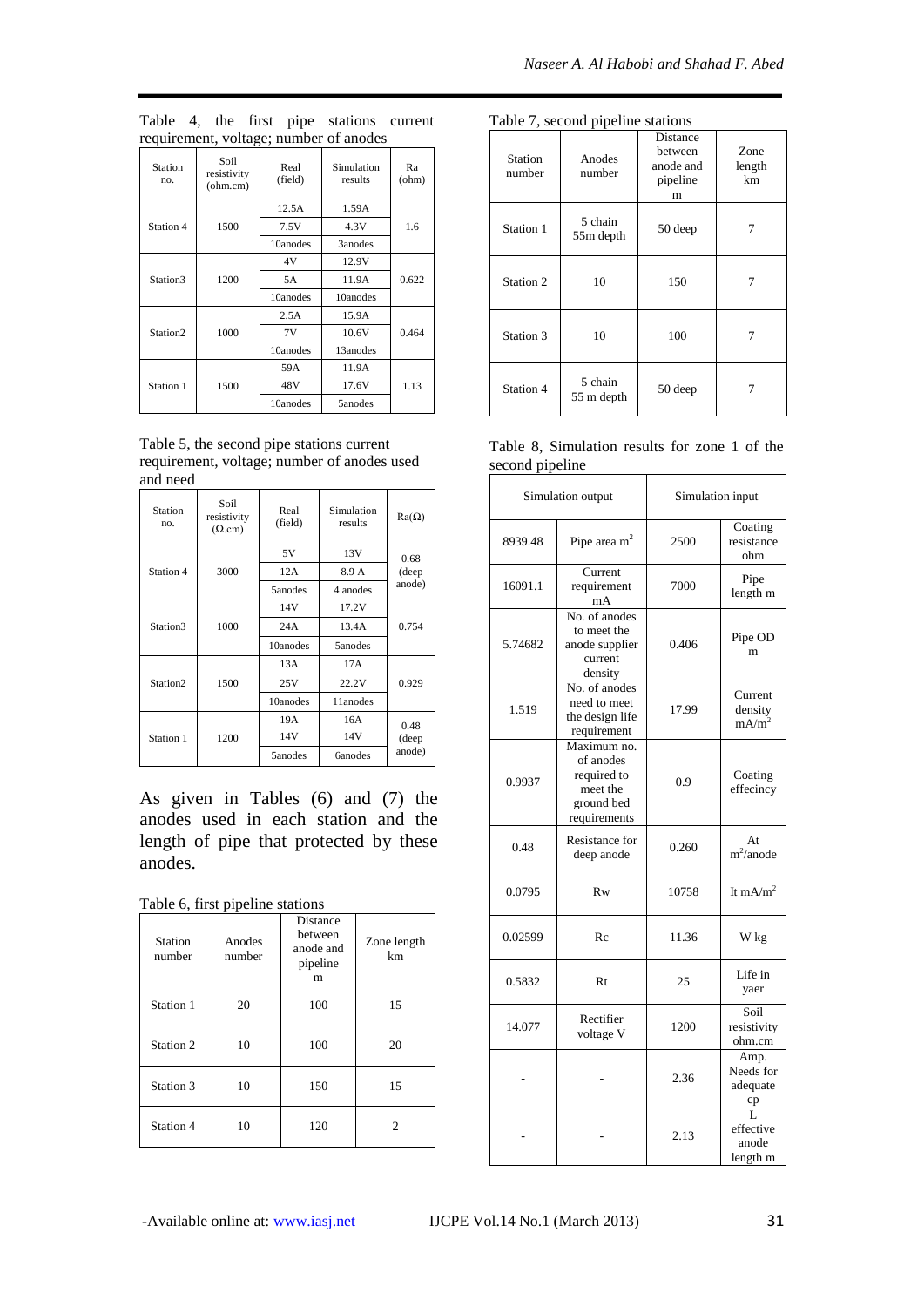| Table 9, Simulation results for zone 2 of the second pipeline |                                                                       |                  |                            |
|---------------------------------------------------------------|-----------------------------------------------------------------------|------------------|----------------------------|
| Simulation output                                             |                                                                       | Simulation input |                            |
| 8939.5                                                        | Pipe area $m2$                                                        | 2500             | Coating resistance ohm     |
| 17879                                                         | Current requirement mA                                                | 7000             | Pipe length ft             |
| 6.3854                                                        | No. of anodes to meet the anode<br>supplier current density           | 0.406            | Pipe OD in                 |
| 10.727                                                        | No. of anodes need to meet the<br>design life requirement             | 19.99            | Current density mA/sqft    |
| 2.244                                                         | Maximum no. of anodes required to<br>meet the ground bed requirements | 0.9              | Coating effecincy          |
| 0.7459                                                        | Ra                                                                    | 0.2602           | At sqft/anode              |
| 0.0795                                                        | <b>Rw</b>                                                             | 10758.4          | It mA/sqft                 |
| 0.026                                                         | Re                                                                    | 11.363           | W lb                       |
| 0.8514                                                        | Rt                                                                    | 15               | Life in yaer               |
| 18.267                                                        | Rectifier voltage                                                     | 1200             | Soil resistivity ohm.cm    |
|                                                               |                                                                       | 2.36             | Amp. Needs for adequate cp |
|                                                               |                                                                       | 2.13             | L effective anode length m |

Table 10, Simulation results for zone 3 of the second pipeline

| Simulation output |                                                                       | Simulation input |                            |
|-------------------|-----------------------------------------------------------------------|------------------|----------------------------|
| 8939.48           | Pipe area $m2$                                                        | 2500             | Coating resistance ohm     |
| 13409             | Current requirement mA                                                | 7000             | Pipe length m              |
| 4.789             | No. of anodes to meet the anode<br>supplier current density           | 0.406            | Pipe OD m                  |
| 1.2658            | No. of anodes need to meet the<br>design life requirement             | 14.999           | Current density $mA/m2$    |
| 1.3728            | Maximum no. of anodes required to<br>meet the ground bed requirements | 0.9              | Coating effecincy          |
| 0.7544            | Ra                                                                    | 0.2602           | At $m^2$ /anode            |
| 0.0795            | Rw                                                                    | 10758            | It mA/m <sup>2</sup>       |
| 0.026             | Rc                                                                    | 11.36            | W kg                       |
| 0.8599            | Rt                                                                    | 25               | Life in yaer               |
| 17.296            | Rectifier voltage                                                     | 1000             | Soil resistivity ohm.cm    |
|                   |                                                                       | 2.36             | Amp. Needs for adequate cp |
|                   |                                                                       | 2.13             | L effective anode length m |

Table 11, Simulation results for zone 4 of the second pipeline

| Simulation output |                                                                       | Simulation input |                            |
|-------------------|-----------------------------------------------------------------------|------------------|----------------------------|
| 8939.48           | Pipe area $m2$                                                        | 2500             | Coating resistance ohm     |
| 8939.49           | Current requirement mA                                                | 7000             | Pipe length m              |
| 3.1926            | No. of anodes to meet the anode<br>supplier current density           | 0.406            | Pipe OD m                  |
| 0.84389           | No. of anodes need to meet the<br>design life requirement             | 9.999            | Current density $mA/m2$    |
| 1.3728            | Maximum no. of anodes required to<br>meet the ground bed requirements | 0.9              | Coating effecincy          |
| 0.68              | Ra                                                                    | 0.260            | At $m^2$ /anode            |
| 0.0795            | <b>Rw</b>                                                             | 10758.4          | It mA/m <sup>2</sup>       |
| 0.21186           | Rc                                                                    | 11.36            | W kg                       |
| 0.97387           | Rt                                                                    | 25               | Life in yaer               |
| 13.0588           | Rectifier voltage                                                     | 3000             | Soil resistivity ohm.cm    |
|                   |                                                                       | 2.36             | Amp. Needs for adequate cp |
|                   |                                                                       | 2.13             | L effective anode length m |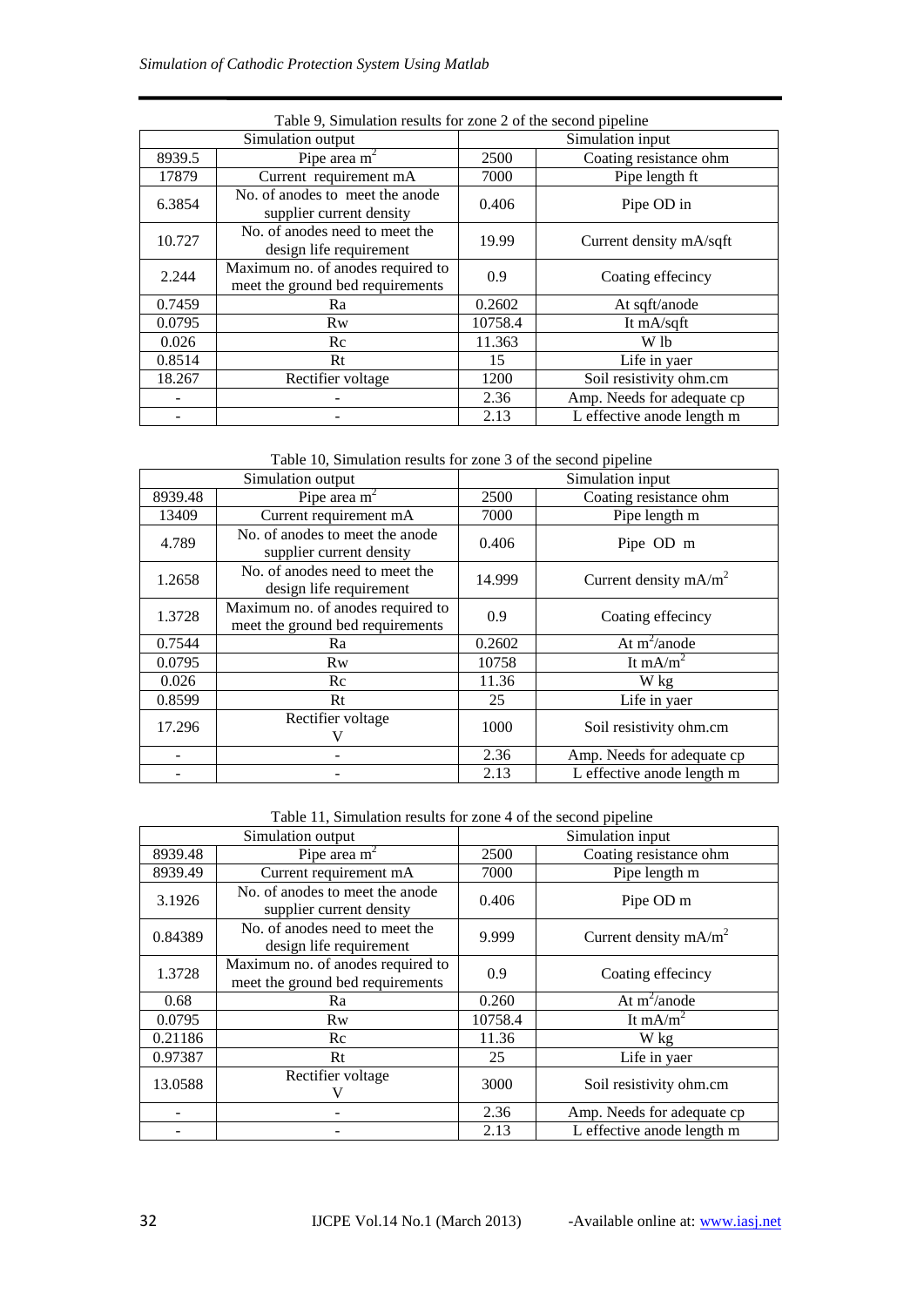| Table 12, Simulation results for zone 1 for the first pipeline |                                                                       |                  |                            |
|----------------------------------------------------------------|-----------------------------------------------------------------------|------------------|----------------------------|
| Simulation output                                              |                                                                       | Simulation input |                            |
| 11972.5                                                        | Pipe area $m2$                                                        | 2500             | Coating resistance ohm     |
| 11973                                                          | Current requirement mA                                                | 15000            | Pipe length m              |
| 4.2759                                                         | No. of anodes to meet the anode<br>supplier current density           | 0.254            | Pipe OD m                  |
| 3.3523                                                         | No. of anodes need to meet the<br>design life requirement             | 9.999            | Current density $mA/m^2$   |
| 2.2442                                                         | Maximum no. of anodes required to<br>meet the ground bed requirements | 0.9              | Coating effecincy          |
| 1.1316                                                         | Ra                                                                    | 0.2602           | At $m^2$ /anode            |
| 0.0795                                                         | <b>Rw</b>                                                             | 10758            | It mA/ $m2$                |
| 0.0194                                                         | Rc                                                                    | 11.36            | W kg                       |
| 1.2306                                                         | Rt                                                                    | 20               | Life in yaer               |
| 17.679                                                         | Rectifier voltage V                                                   | 1500             | Soil resistivity ohm.cm    |
|                                                                |                                                                       | 2.36             | Amp. Needs for adequate cp |
|                                                                |                                                                       | 2.13             | L effective anode length m |

Table 13, Simulation results for zone 2 of the first pipeline

| Simulation output |                                                                       | Simulation input |                            |
|-------------------|-----------------------------------------------------------------------|------------------|----------------------------|
| 15963.34          | Pipe area $m2$                                                        | 2500             | Coating resistance ohm     |
| 7981.7            | Current requirement mA                                                | 20000            | Pipe length m              |
| 2.8506            | No. of anodes to meet the anode<br>supplier current density           | 0.254            | Pipe OD m                  |
| 6.3854            | No. of anodes need to meet the<br>design life requirement             | 4.999            | Current density $mA/m2$    |
| 2.2442            | Maximum no. of anodes required to<br>meet the ground bed requirements | 0.9              | Coating effecincy          |
| 0.9296            | Ra                                                                    | 0.2602           | At $m^2$ /anode            |
| 0.0795            | <b>Rw</b>                                                             | 10758            | It mA/ $m^2$               |
| 0.0146            | Rc                                                                    | 11.36            | W kg                       |
| 01.0237           | Rt                                                                    | 20               | Life in yaer               |
| 9.8046            | Rectifier voltage V                                                   | 1500             | Soil resistivity ohm.cm    |
|                   |                                                                       | 2.36             | Amp. Needs for adequate cp |
|                   |                                                                       | 2.13             | L effective anode length m |

Table 14, Simulation results for zone 3 of the first pipeline

| Simulation output |                                                                       | Simulation input |                            |
|-------------------|-----------------------------------------------------------------------|------------------|----------------------------|
| 11972.50          | Pipe area $m2$                                                        | 2500             | Coating resistance ohm     |
| 11973             | Current requirement mA                                                | 15000            | Pipe length m              |
| 4.2759            | No. of anodes to meet the anode<br>supplier current density           | 0.254            | Pipe OD m                  |
| 9.578             | No. of anodes need to meet the<br>design life requirement             | 9.999            | Current density $mA/m^2$   |
| 1.7035            | Maximum no. of anodes required to<br>meet the ground bed requirements | 0.9              | Coating effecincy          |
| 0.6225            | Ra                                                                    | 0.2602           | At $m^2$ /anode            |
| 0.0795            | <b>Rw</b>                                                             | 10758            | It mA/ $m2$                |
| 0.0194            | Rc                                                                    | 11.36            | W kg                       |
| 0.7214            | Rt                                                                    | 20               | Life in yaer               |
| 12.955            | Rectifier voltage V                                                   | 1200             | Soil resistivity ohm.cm    |
|                   |                                                                       | 2.36             | Amp. Needs for adequate cp |
|                   |                                                                       | 2.13             | L effective anode length m |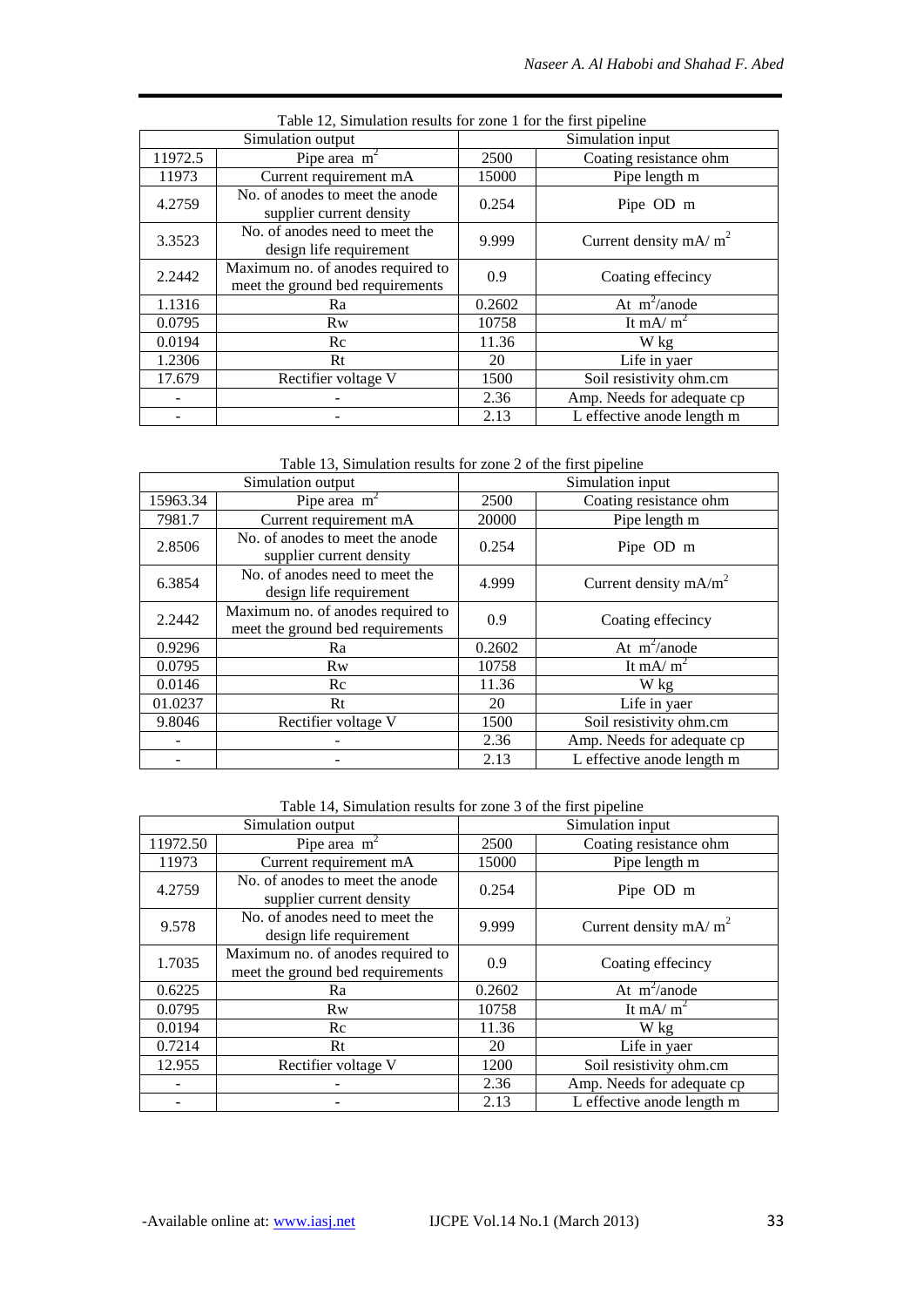| Table 15, Simulation results for zone 4 of the first pipeline |                                                                       |                  |                            |
|---------------------------------------------------------------|-----------------------------------------------------------------------|------------------|----------------------------|
| Simulation output                                             |                                                                       | Simulation input |                            |
| 1596.33                                                       | Pipe area $m2$                                                        | 2500             | Coating resistance ohm     |
| 1596.3                                                        | Current requirement mA                                                | 2000             | Pipe length m              |
| 0.5701                                                        | No. of anodes to meet the anode<br>supplier current density           | 0.254            | Pipe OD m                  |
| 0.1507                                                        | No. of anodes need to meet the<br>design life requirement             | 9.999            | Current density $mA/m2$    |
| 2.2442                                                        | Maximum no. of anodes required to<br>meet the ground bed requirements | 0.9              | Coating effecincy          |
| 1.6031                                                        | Ra                                                                    | 0.2602           | At $m^2$ /anode            |
| 0.0795                                                        | <b>Rw</b>                                                             | 10758            | It mA/ $m2$                |
| 0.1456                                                        | Re                                                                    | 11.36            | W kg                       |
| 1.8281                                                        | Rt                                                                    | 20               | Life in yaer               |
| 4.3775                                                        | Rectifier voltage V                                                   | 1500             | Soil resistivity ohm.cm    |
|                                                               |                                                                       | 2.36             | Amp. Needs for adequate cp |
|                                                               |                                                                       | 2.13             | L effective anode length m |



Fig. 4, the difference between field and simulation work for applied voltage for the 28 km pipeline



Fig. 5, the difference between field and simulation work for applied voltage for the 52 km pipeline



Fig. 6, the anode resistance variation between the simulation work and field for each station for the 28km pipeline



Fig. 7, the relation between the anode resistance and applied voltage for the 28km pipeline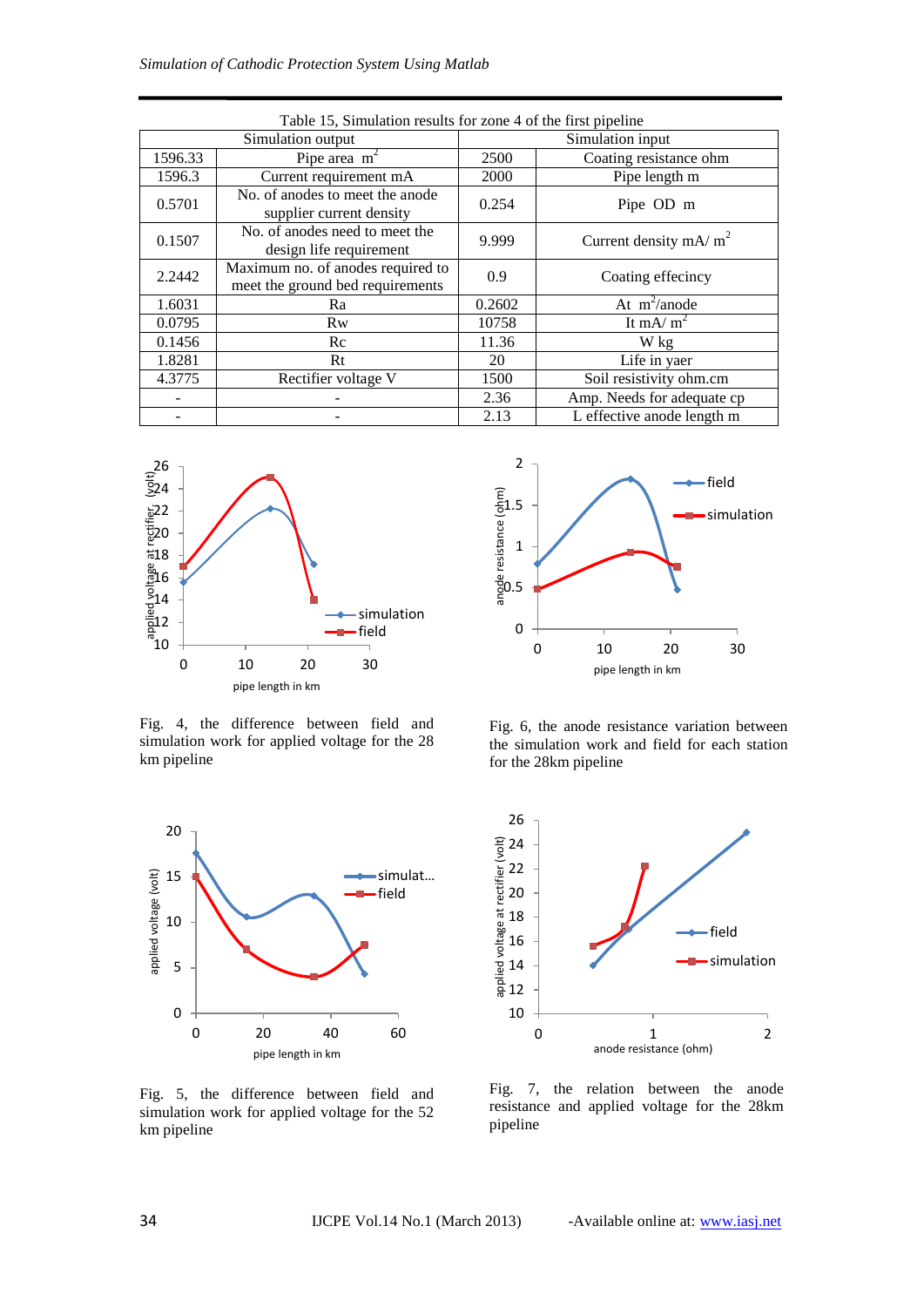

Fig. 8, the relation between the anode numbers versus anode resistance for the 52 km pipeline

Fig. (4) through fig. (8) Show the comparison of between the simulation and field results.

### **Discussion**

- The design of cathodic protection voltage and current is mostly depend on the potential of the pipe, if it is protected this mean that the work is efficient.
- In Fully coated pipe near the pipe or remote it would not make any difference as the coating resistance makes up most of the resistance between the pipe and the soil [7].
- Both the operating cost (power consumption) and installation cost are influenced by the resistance of the anode bed. It is, rather, the one whose resistance is such as to fit into an overall system whose total annual cost is the least, this accomplish with low soil resistivity enhances CP by lowering the anode to earth resistance, thus allowing higher current output for a given voltage [8] High Silicon Cast Iron HSCI *anodes* rely on the formation of a protective oxide film (mainly hydrated  $SiO<sub>2</sub>$  for corrosion resistance. The chromium alloying additions are made for use in chloride containing environments to reduce the risk of pitting damage

[9]. Casing must be electrically isolated from the carrier pipe; wires on both the pipeline and the casing, the vent can be used instead, there should be difference of anywhere from about 0.25V to 1.0V or more between the pipe to soil potential of the casing has anodes connected to it, the difference may be smaller in that case current pick up or resistance tests between the casing and the pipeline may be required [8].

 The soil pH measured in the field areas was within a range of 7-8 which is slightly alkaline and within those values, soil pH did not indicate soil acidity to be a corrosion factor. From the results of the laboratory and field measurements, it was apparent that any underground metallic piping or structures on the selected sites would be subjected to various resistivity's' environments. Soil varies over short distance of depth, and from season to season. This is often a problem in desert conditions, where the surface can be of extremely high resistivity soil resistivity survey results must always be used with the Wenner method measures average and apparent values.

Rectifier types used depends on the current demand. The current consumption is the lowest when it is uniformly distributed over the pipeline, however. Such a distribution requires too much drainage sites; near the drainage sites the local current densities are several times higher than at the end of protected zone**.** It's also depends on the pipeline geometry, wall thickness, depth of lying. When this maximum current is drained from a point, the pipe to soil potential is a maximum current at the drain point, the resistance of the structure causes the current to decrease nonlinearly as a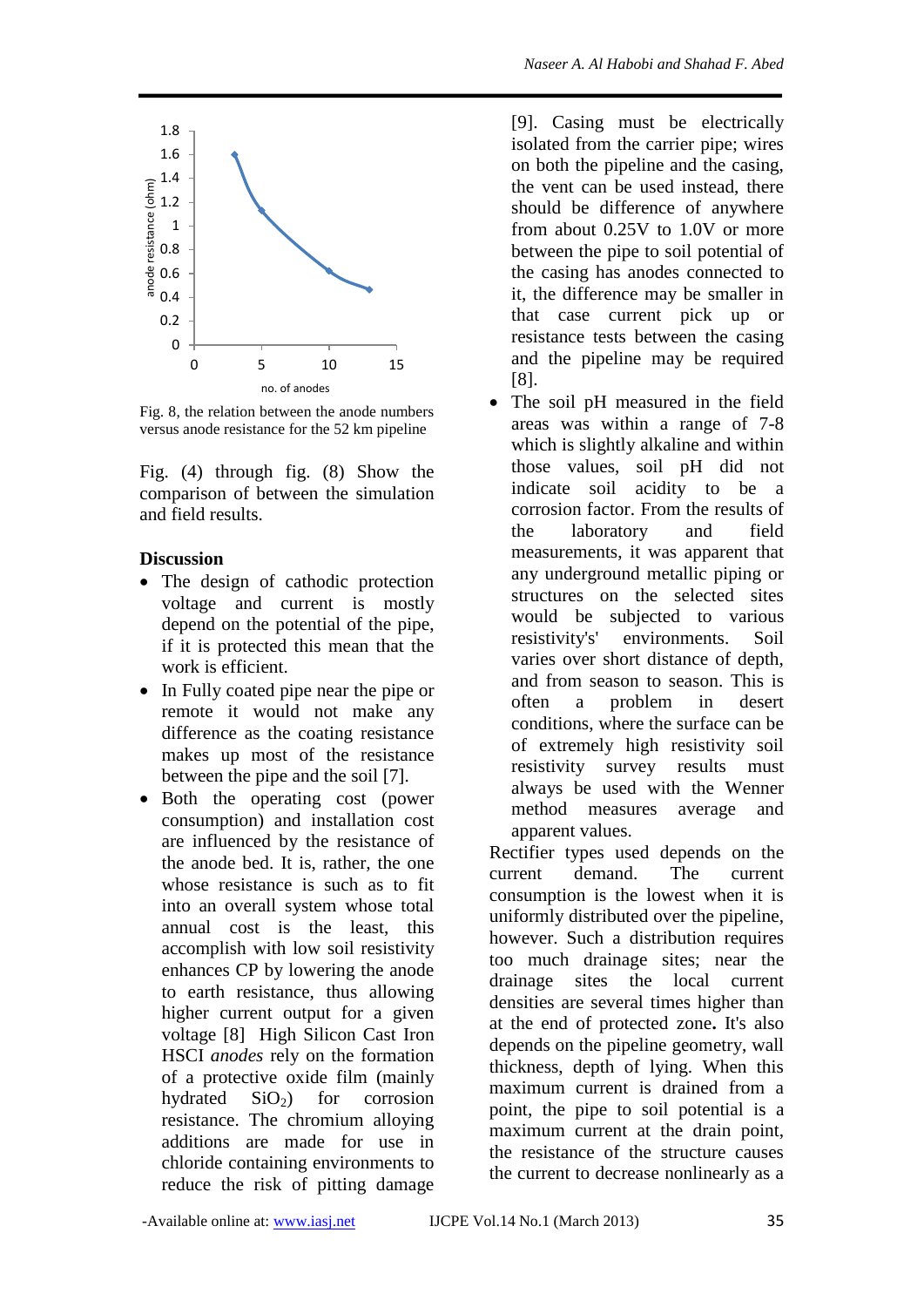function of distance from a drain point. A drain point refers to the point on the structure where its electrical connection to the anode is made [9].

 The variations and the differences between the total current required for the protection which calculated by the derived equations and those measured during field designing procedure are referred to the high accuracy of the software calculations. The total current calculated from the software was higher than the current applied and measured in the field in some stations, i.e. the total current required for the second pipeline stations 2, 3 and stations 2, 3 for the first pipeline. There was an exception case, where the total current calculated by the model equation was more than the value measured in the field. This exception was recorded when the soil resistivity, the anode resistance, anode numbers values change these three factors change and here is some explanation:

- 1. As the number of anodes increase the total resistance of anodes decrease
- 2. The arrangement of anodes is parallel so the current of more than one anode is greater than for one anode for the same rectifier (applied) voltage. this is appear in figure
- 3. As the anode distance between anode and the pipeline increase the region of pipe to be protected will increase.
- 4. Current density should be kept low to prevent undue drying out of the soil around the anode as a result of chlorine the localized current density increases and chlorine gas generation also increases in the absence of proper venting this too can lead to premature failure [10].
- Conductivity (resistivity) of the soil is playing two important roles in the design criteria of cathodic

protection systems. The first role is occurring when placing the anode in a high conductivity environment; more uniform current and potential distribution will take place. In case of current distribution, the higher soil conductivity the higher current passing through the soil and as a consequence the lower in power consumption. Moreover, for the potential distribution, the lower in soil conductivity, the higher in potential needed to drive the current, and as a consequence the higher in power consumption. Second role is where the hydrogen evolution may occur in the surface of the cathode facing the anode due to the high value of the potential.

# **Conclusion**

- In conclusion, it is believed that in design of an efficient anode system, the proper configuration should be selected, with in the limitations of space and materials available. It is realized that there are no set rules for establishing cathodic protection because there are so many variables and each case must be individually considered. In this light, the foregoing discussion has been presented with hope that it may add to the sum total of previous statements of experiences and recommendations for establishing more efficient systems of cathodic protection.
- This paper shows that the best anode positions was from 50-150 m away from pipeline to give a better protection for the pipeline, and the anode grounded resistance decrease as the no. of anodes increases.
- Additional anodes can be used to achieve a more homogeneous ionic current flow, where an optimum anode-to-cathode separation distance cannot be achieved. Resistivity variations in the